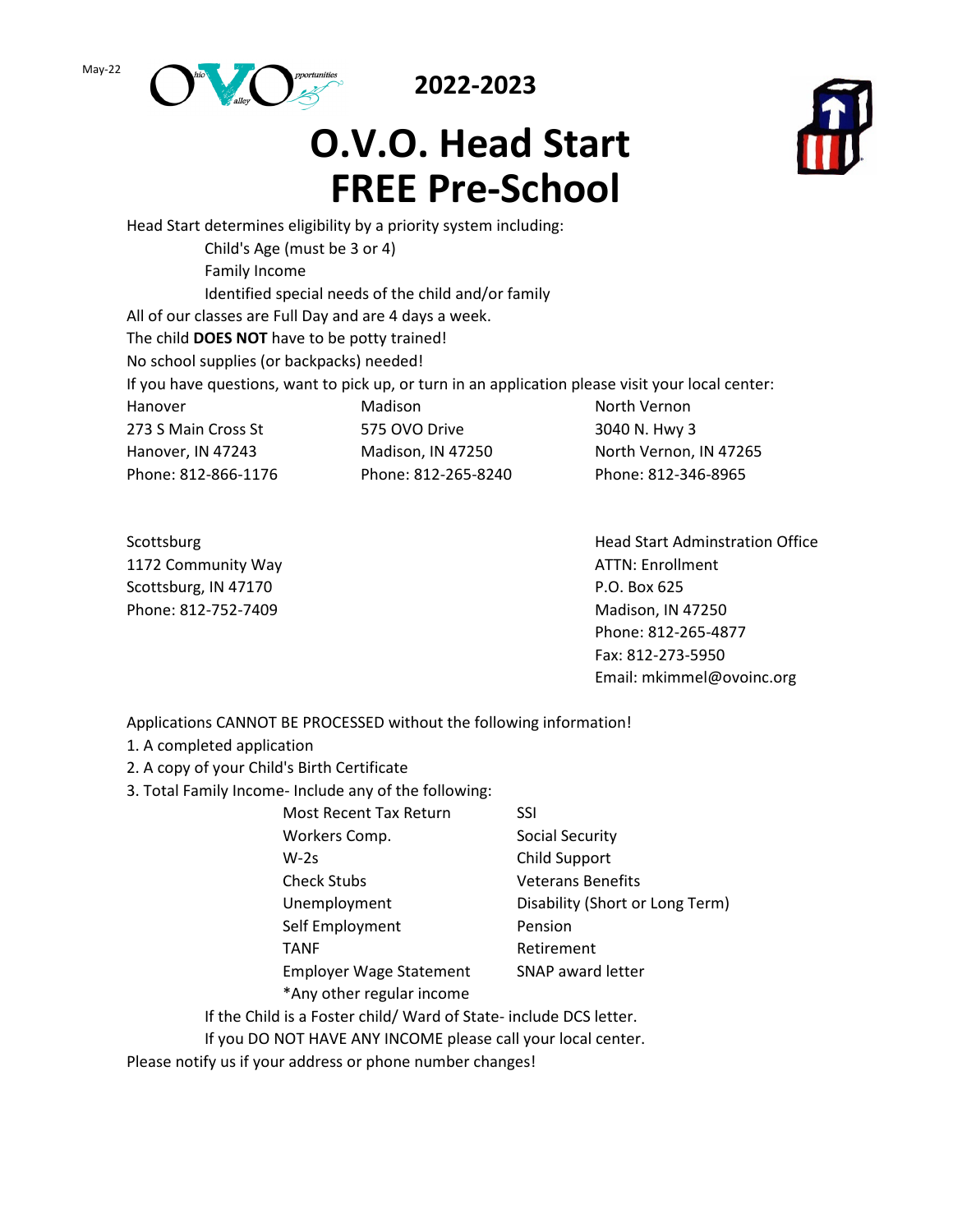| <b>Returning Child</b>                                                |                                                  |                           | O.V.O Head Start Application   |                               |                                       |                        | Year: 2022-2023                |
|-----------------------------------------------------------------------|--------------------------------------------------|---------------------------|--------------------------------|-------------------------------|---------------------------------------|------------------------|--------------------------------|
| <b>Section A</b>                                                      | <b>Child Information (Applying for services)</b> |                           |                                |                               |                                       |                        |                                |
| Legal First Name:                                                     |                                                  | Legal Middle Name:        |                                |                               | Legal Last Name:                      |                        | Suffix:                        |
|                                                                       |                                                  |                           |                                |                               |                                       |                        |                                |
| Preferred Name:                                                       |                                                  | Birthday:                 |                                | Gender:                       |                                       |                        |                                |
|                                                                       |                                                  |                           | Male                           | $\Box$ Female                 |                                       |                        |                                |
| Race:                                                                 |                                                  | Hispanic:                 |                                | Primary Language:             |                                       | Secondary Language:    |                                |
| American Indian/Alaska Native<br>$\mathcal{L}_{\mathcal{A}}$<br>Asian |                                                  | Yes                       |                                |                               |                                       |                        |                                |
| $\overline{\phantom{a}}$<br>Hawaiian/Pacific Islander<br><b>Black</b> |                                                  | $\mathcal{L}$<br>No       | Little<br>L.                   |                               | Little<br>u.                          |                        |                                |
| Bi or Multi-Racial<br>∟<br>White                                      |                                                  |                           | Moderate                       |                               | Moderate                              |                        |                                |
| $\sim$<br>Other                                                       |                                                  |                           | Proficient                     |                               | Proficient                            |                        |                                |
| Primary Health Coverage:                                              |                                                  | Health Coverage Provider: |                                |                               | Health Coverage Number:               |                        |                                |
|                                                                       |                                                  |                           |                                |                               |                                       |                        |                                |
| <b>Primary Adult</b><br><b>Section B</b>                              |                                                  |                           |                                |                               |                                       |                        |                                |
| Legal First Name:                                                     |                                                  | Legal Middle Name:        |                                |                               | Legal Last Name:                      |                        | Birthday:                      |
|                                                                       |                                                  |                           |                                |                               |                                       |                        |                                |
| Gender:<br>Health Insurance:                                          |                                                  | Lives with Child:         |                                | Custody:                      |                                       | Disabled:              |                                |
| Female<br>Yes<br>Male                                                 | No                                               | Yes                       | No<br>$\overline{\phantom{0}}$ | Yes                           | П<br>No                               | Yes                    | $\Box$<br><b>No</b>            |
| Race:                                                                 |                                                  | Hispanic:                 | Primary Language:              |                               | Secondary Language:                   |                        | <b>Maritial Status:</b>        |
| Asian<br>American Indian/Alaska Native                                |                                                  | Yes                       |                                |                               |                                       |                        | Single                         |
| Hawaiian/Pacific Islander<br><b>Black</b><br>$\Box$                   |                                                  | No                        | Little                         |                               | Little                                |                        | Married                        |
| Bi or Multi-Racial<br>White<br>└                                      |                                                  |                           | Moderate                       |                               | Moderate                              |                        | Separated/Divorced             |
| $\overline{\phantom{a}}$<br>Other                                     |                                                  |                           | Proficient                     |                               | Proficient                            |                        | Living Together                |
| <b>Highest Grade Completed:</b>                                       |                                                  |                           | <b>Employment Status:</b>      |                               |                                       | Relationship to Child: |                                |
| Grade 9 or below<br>$\mathcal{L}_{\mathcal{A}}$<br>Some College       |                                                  | GED                       | Retired                        | Seasonal                      |                                       |                        | Biological, Adopted, Stepchild |
| $\Box$<br>Grade 10                                                    | <b>Technical Certificate</b>                     |                           | Disabled                       | IJ                            | School/ Training                      | Grandchild             |                                |
| Grade 11<br>Associate's<br>$\Box$                                     |                                                  |                           | Part Time                      | <b>Full Time</b>              |                                       | Niece/Nephew           |                                |
| Grade 12 (non grad)<br>Bachelor's                                     |                                                  |                           |                                | Unemployed (6 months or less) |                                       | Foster                 |                                |
| <b>High School Grad</b><br>Master's                                   |                                                  |                           |                                | Unemployed (7 months or more) |                                       | Other                  |                                |
| Email:                                                                |                                                  |                           |                                | If employed: Where?           |                                       |                        |                                |
| <b>Secondary Adult</b><br>Section C                                   |                                                  |                           |                                |                               |                                       |                        |                                |
| Legal First Name:                                                     |                                                  | Legal Middle Name:        |                                |                               | Legal Last Name:                      |                        | Birthday:                      |
|                                                                       |                                                  |                           |                                |                               |                                       |                        |                                |
| Gender:<br>Health Insurance:                                          |                                                  | Lives with Child:         |                                | Custody:                      |                                       | Disabled:              |                                |
| $\Box$ Male<br>Female<br>Yes                                          | No                                               | Yes                       | No                             | Yes                           | No                                    | Yes                    | No                             |
| Race:                                                                 |                                                  | Hispanic:                 | Primary Language:              |                               | Secondary Language:                   |                        | <b>Maritial Status:</b>        |
| American Indian/Alaska Native<br>$\overline{\phantom{a}}$<br>Asian    |                                                  | Yes                       |                                |                               |                                       |                        | Single                         |
| $\Box$ Hawaiian/Pacific Islander<br>∟<br><b>Black</b>                 |                                                  | No                        | Little                         |                               | Little<br>$\mathcal{L}_{\mathcal{A}}$ |                        | Married                        |
| Bi or Multi-Racial<br>White                                           |                                                  |                           | Moderate                       |                               | Moderate                              |                        | Separated/Divorced             |
| Other<br>$\Box$                                                       |                                                  |                           | Proficient                     |                               | Proficient                            |                        | Living Together                |
| <b>Highest Grade Completed:</b>                                       |                                                  |                           | <b>Employment Status:</b>      |                               |                                       | Relationship to Child: |                                |
| Grade 9 or below<br>Some College<br>ப                                 |                                                  | GED                       | Retired                        | Seasonal                      |                                       |                        | Biological, Adopted, Stepchild |
| Grade 10<br>$\mathcal{L}_{\mathcal{A}}$                               | <b>Technical Certificate</b>                     |                           | Disabled                       |                               | School/ Training                      | Grandchild             |                                |
| Grade 11<br>Associate's<br>$\Box$                                     |                                                  |                           | Part Time                      | <b>Full Time</b>              |                                       | Niece/Nephew           |                                |
| Grade 12 (non grad)<br>$\Box$ Bachelor's<br>$\sim$                    |                                                  |                           |                                | Unemployed (6 months or less) |                                       | Foster                 |                                |
| High School Grad<br>Master's                                          |                                                  |                           |                                | Unemployed (7 months or more) |                                       | Other                  |                                |
| Email:                                                                |                                                  |                           |                                | If employed: Where?           |                                       |                        |                                |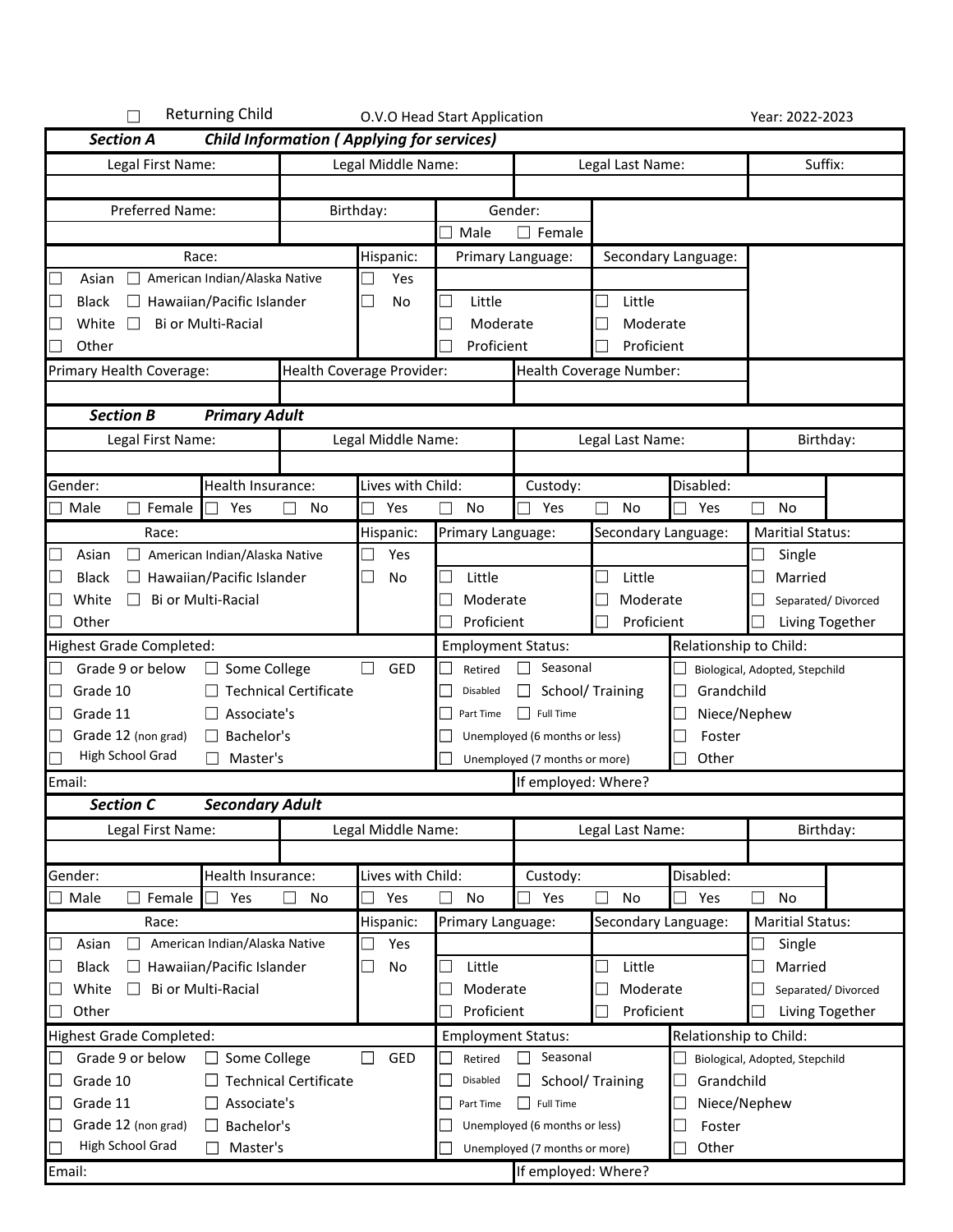| <b>Section D</b>       |                               |                    |                                 |                   | Additional Family Members living in the home full time |                  |                                 |
|------------------------|-------------------------------|--------------------|---------------------------------|-------------------|--------------------------------------------------------|------------------|---------------------------------|
| Legal First Name:      |                               |                    | Legal Middle Name:              |                   |                                                        | Legal Last Name: | Birthday:                       |
|                        |                               |                    |                                 |                   |                                                        |                  |                                 |
| Gender:                | Health Insurance:             |                    | Disabled:                       |                   | Relationship to Child:                                 |                  | <b>Highest Grade Completed:</b> |
| Male<br>Female         | Yes                           | No<br>$\mathbf{L}$ | Yes                             | No                |                                                        |                  |                                 |
| Race:                  |                               |                    | Hispanic:                       | Primary Language: |                                                        |                  |                                 |
| Asian<br>u             | American Indian/Alaska Native |                    | Yes                             |                   |                                                        |                  |                                 |
| <b>Black</b><br>$\Box$ | Hawaiian/Pacific Islander     |                    | No<br>$\Box$                    | Little            |                                                        |                  |                                 |
| White $\Box$           | Bi or Multi-Racial            |                    |                                 | Moderate          |                                                        |                  |                                 |
| Other                  |                               |                    |                                 | Proficient        |                                                        |                  |                                 |
| Legal First Name:      |                               |                    | Legal Middle Name:              |                   |                                                        | Legal Last Name: | Birthday:                       |
|                        |                               |                    |                                 |                   |                                                        |                  |                                 |
| Gender:                | Health Insurance:             |                    | Disabled:                       |                   | Relationship to Child:                                 |                  | <b>Highest Grade Completed:</b> |
| Male<br>Female         | Yes                           | $\mathbf{L}$<br>No | Yes                             | <b>No</b>         |                                                        |                  |                                 |
| Race:                  |                               |                    | Hispanic:                       | Primary Language: |                                                        |                  |                                 |
| Asian                  | American Indian/Alaska Native |                    | Yes                             |                   |                                                        |                  |                                 |
| <b>Black</b><br>$\Box$ | Hawaiian/Pacific Islander     |                    | No<br>$\overline{\phantom{a}}$  | Little<br>$\sim$  |                                                        |                  |                                 |
| White $\square$        | Bi or Multi-Racial            |                    |                                 | Moderate          |                                                        |                  |                                 |
| Other                  |                               |                    |                                 | Proficient        |                                                        |                  |                                 |
|                        |                               |                    |                                 |                   |                                                        |                  |                                 |
| Legal First Name:      |                               |                    | Legal Middle Name:              |                   |                                                        | Legal Last Name: | Birthday:                       |
| Gender                 | Health Insurance:             |                    | Disabled:                       |                   | Relationship to Child:                                 |                  | <b>Highest Grade Completed:</b> |
| Male<br>Female         | Yes                           | п<br>No            | Yes                             | No                |                                                        |                  |                                 |
| Race:                  |                               |                    | Hispanic:                       |                   |                                                        |                  |                                 |
| Asian                  | American Indian/Alaska Native |                    | Yes                             | Primary Language: |                                                        |                  |                                 |
| <b>Black</b><br>$\Box$ | Hawaiian/Pacific Islander     |                    | $\overline{\phantom{a}}$<br>No  | Little            |                                                        |                  |                                 |
| White $\square$        | Bi or Multi-Racial            |                    |                                 | Moderate          |                                                        |                  |                                 |
| Other                  |                               |                    |                                 | Proficient        |                                                        |                  |                                 |
|                        |                               |                    |                                 |                   |                                                        |                  |                                 |
| Legal First Name:      |                               |                    | Legal Middle Name:              |                   |                                                        | Legal Last Name: | Birthday:                       |
| Gender:                | Health Insurance:             |                    | Disabled:                       |                   | Relationship to Child:                                 |                  |                                 |
| Male<br>Female         | Yes                           | $\Box$<br>No       | Yes                             | No                |                                                        |                  | Highest Grade Completed:        |
|                        |                               |                    |                                 |                   |                                                        |                  |                                 |
| Race:                  | American Indian/Alaska Native |                    | Hispanic:                       | Primary Language: |                                                        |                  |                                 |
| Asian<br>⊔             |                               |                    | Yes<br>$\overline{\phantom{a}}$ |                   |                                                        |                  |                                 |
| <b>Black</b><br>⊔      | Hawaiian/Pacific Islander     |                    | No                              | Little            |                                                        |                  |                                 |
| White $\square$        | Bi or Multi-Racial            |                    |                                 | Moderate          |                                                        |                  |                                 |
| Other                  |                               |                    |                                 | Proficient        |                                                        |                  |                                 |
| Legal First Name:      |                               |                    | Legal Middle Name:              |                   |                                                        | Legal Last Name: | Birthday:                       |
|                        |                               |                    |                                 |                   |                                                        |                  |                                 |
| Gender:                | Health Insurance:             |                    | Disabled:                       |                   | Relationship to Child:                                 |                  | <b>Highest Grade Completed:</b> |
| Male<br>Female         | Yes                           | No                 | Yes                             | No                |                                                        |                  |                                 |
| Race:                  |                               |                    | Hispanic:                       | Primary Language: |                                                        |                  |                                 |
| Asian<br>ப             | American Indian/Alaska Native |                    | Yes                             |                   |                                                        |                  |                                 |
| Black<br>$\Box$        | Hawaiian/Pacific Islander     |                    | ⊔<br>No                         | Little            |                                                        |                  |                                 |
| White $\square$        | Bi or Multi-Racial            |                    |                                 | Moderate          |                                                        |                  |                                 |
| Other                  |                               |                    |                                 | Proficient        |                                                        |                  |                                 |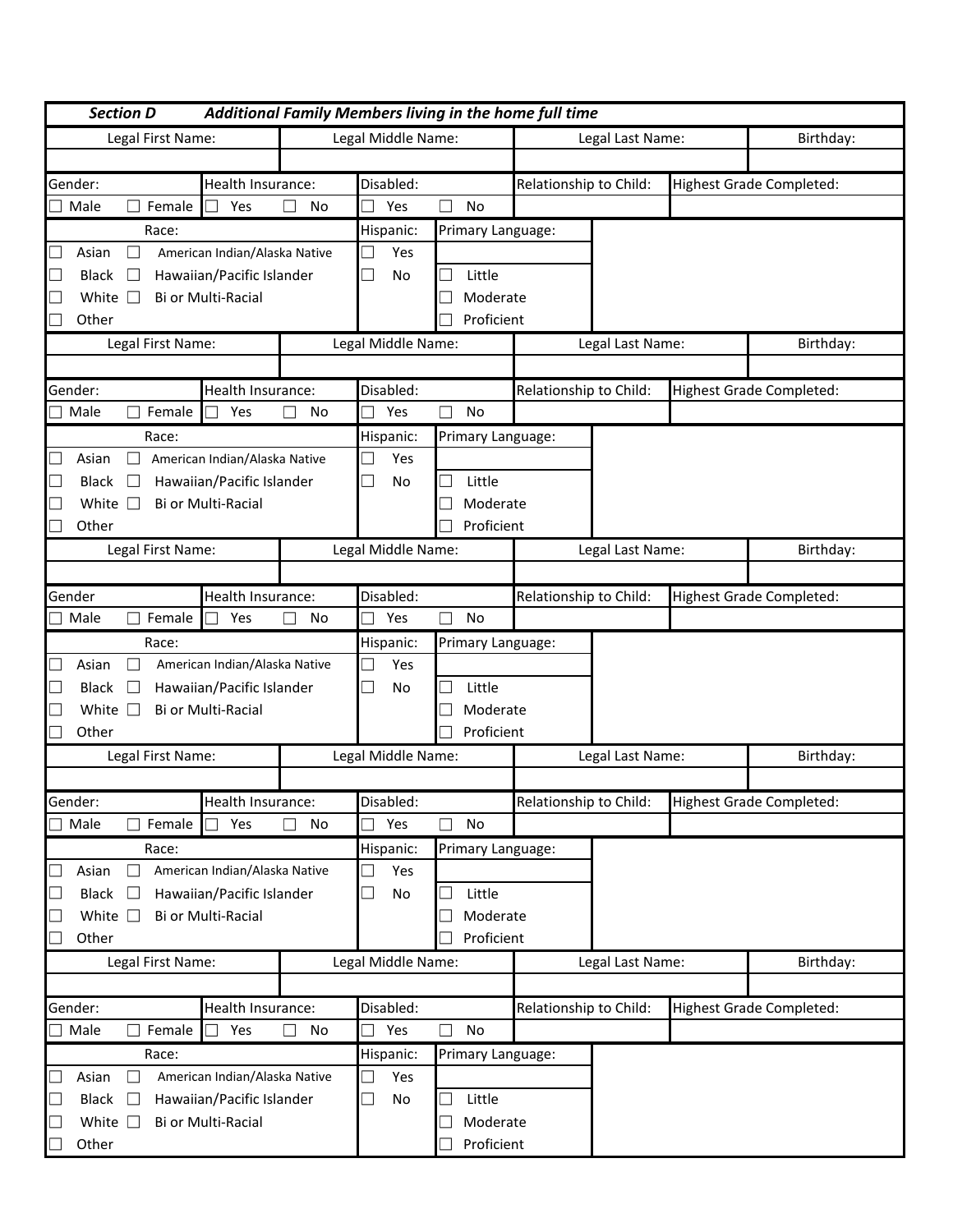| <b>Section E</b>                                                      | <b>Family Information</b> |                                                                                                     |                                  |                      |                                 |                                  |                       |                       |        |
|-----------------------------------------------------------------------|---------------------------|-----------------------------------------------------------------------------------------------------|----------------------------------|----------------------|---------------------------------|----------------------------------|-----------------------|-----------------------|--------|
| Living Address:                                                       |                           |                                                                                                     | <b>Mailing Address:</b>          |                      |                                 |                                  | Housing:              |                       |        |
| Address:                                                              |                           |                                                                                                     | Address:                         |                      |                                 |                                  | Own/Buying            |                       |        |
| City:                                                                 | IN                        | Zip:                                                                                                | City:                            |                      | IN                              | Zip:                             | Rent                  |                       |        |
| County:                                                               |                           |                                                                                                     | County:                          |                      |                                 |                                  | Other                 |                       |        |
|                                                                       |                           |                                                                                                     |                                  |                      |                                 |                                  |                       |                       |        |
| <b>Phone Numbers:</b>                                                 |                           |                                                                                                     |                                  |                      |                                 |                                  |                       |                       |        |
|                                                                       |                           |                                                                                                     |                                  |                      |                                 |                                  |                       | * If given permission |        |
| Whose:                                                                |                           | Whose:                                                                                              |                                  |                      | Whose:                          |                                  |                       | to message a phone    |        |
| $\Box$<br>Cell<br>$\Box$ Home                                         | $\Box$ Work               | $\Box$<br>Cell                                                                                      | $\Box$ Home                      | $\Box$ Work          | Cell<br>$\mathbb{R}^n$          | $\Box$ Home                      | $\Box$ Work           | number standard       |        |
| *If cell checked may we message?                                      |                           |                                                                                                     | *If cell checked may we message? |                      |                                 | *If cell checked may we message? |                       | text messaging rates  |        |
| $\Box$<br>Yes<br>No                                                   |                           | Yes                                                                                                 | No                               |                      | Yes<br>$\Box$                   | No<br>$\Box$                     |                       | may apply.            |        |
|                                                                       |                           |                                                                                                     |                                  | Referred by<br>Child | Receiving                       |                                  |                       |                       |        |
|                                                                       |                           | Active                                                                                              | Military                         | Welfare              | SNAP (Food                      | Receiving                        |                       |                       |        |
| Parental Status:                                                      | Homeless:                 | Military                                                                                            | Veteran                          | agency               | Stamps)                         | <b>WIC</b>                       | <b>TANF</b>           | SSI                   |        |
| One Parent                                                            | $\Box$<br>Yes             | Yes                                                                                                 | Yes                              | Yes                  | Yes                             | Yes                              | Yes                   | Yes                   |        |
| <b>Two Parent</b>                                                     | No                        | No                                                                                                  | No                               | No                   | No                              | No                               | No                    | No                    |        |
|                                                                       |                           |                                                                                                     |                                  |                      |                                 |                                  |                       |                       |        |
| Section F                                                             | <b>Income</b>             |                                                                                                     |                                  |                      |                                 |                                  |                       |                       |        |
|                                                                       |                           |                                                                                                     |                                  |                      |                                 |                                  |                       |                       | Week,  |
|                                                                       |                           | Description (example SSI, job, child                                                                |                                  |                      | Verification (example W2, check |                                  |                       |                       | Month, |
| <b>Family Member</b>                                                  |                           | support)                                                                                            |                                  |                      | stub)                           |                                  | Amount                |                       | Year?  |
|                                                                       |                           |                                                                                                     |                                  |                      |                                 |                                  | \$                    | per                   |        |
|                                                                       |                           |                                                                                                     |                                  |                      |                                 |                                  | \$                    | per                   |        |
|                                                                       |                           |                                                                                                     |                                  |                      |                                 |                                  |                       | per                   |        |
| <b>Section G</b>                                                      |                           | Child Information The following questions are to provide the best services possible for your child. |                                  |                      |                                 |                                  |                       | per                   |        |
| Does your child have any current or chronic medical conditions?       |                           |                                                                                                     |                                  |                      | Yes                             | $\Box$<br>No                     | If yes, List/explain: |                       |        |
| (Example asthma, heart problems, diabetes, bronchitis, seizures, etc) |                           |                                                                                                     |                                  |                      |                                 |                                  |                       |                       |        |
| Does your child have an active Individual Education Plan (IEP)?       |                           |                                                                                                     |                                  |                      | Yes                             | $\Box$<br>No                     | If yes, List/explain: |                       |        |
| Does your child have any speech/language delays?                      |                           |                                                                                                     |                                  |                      | Yes                             | $\Box$<br>No                     | If yes, List/explain: |                       |        |
| Does your child have any emotional problems?                          |                           |                                                                                                     |                                  |                      | Yes                             | $\Box$<br>No                     | If yes, List/explain: |                       |        |
| Does your child have any visual problems/blindness?                   |                           |                                                                                                     |                                  |                      | Yes                             | $\Box$<br>No                     | If yes, List/explain: |                       |        |
| Does your child have any movement problems?                           |                           |                                                                                                     |                                  |                      | Yes                             | $\Box$<br>No                     | If yes, List/explain: |                       |        |
| Does your child have any hearing issues?                              |                           |                                                                                                     |                                  |                      | Yes                             | $\Box$<br>No                     | If yes, List/explain: |                       |        |
| Does your child have a developmental delay?                           |                           |                                                                                                     |                                  |                      | Yes                             | $\Box$<br>No                     | If yes, List/explain: |                       |        |
| Has your child been tested or referred by another agency?             |                           |                                                                                                     |                                  |                      | Yes                             | $\Box$<br>No                     | If yes, List/explain: |                       |        |
| Does your child have any diagnosed food or medical allergies?         |                           |                                                                                                     |                                  |                      | Yes                             | $\Box$<br>No                     | If yes, List/explain: |                       |        |
| Do you have any health concerns about your child?                     |                           |                                                                                                     |                                  |                      | Yes                             | $\Box$<br>No                     | If yes, List/explain: |                       |        |
| Do you have any developmental concerns about your child?              |                           |                                                                                                     |                                  |                      | Yes                             | $\Box$<br>No                     | If yes, List/explain: |                       |        |
| Does your child take any prescription medication?                     |                           |                                                                                                     |                                  |                      | Yes                             | $\Box$<br>No                     | If yes, List/explain: |                       |        |
| Is your child receiving counseling or mental health services?         |                           |                                                                                                     |                                  |                      | Yes                             | $\Box$<br>No                     | If yes, List/explain: |                       |        |
| Has your child received a mental health evaluation?                   |                           |                                                                                                     |                                  |                      | Yes                             | $\Box$<br>No                     | If yes, List/explain: |                       |        |